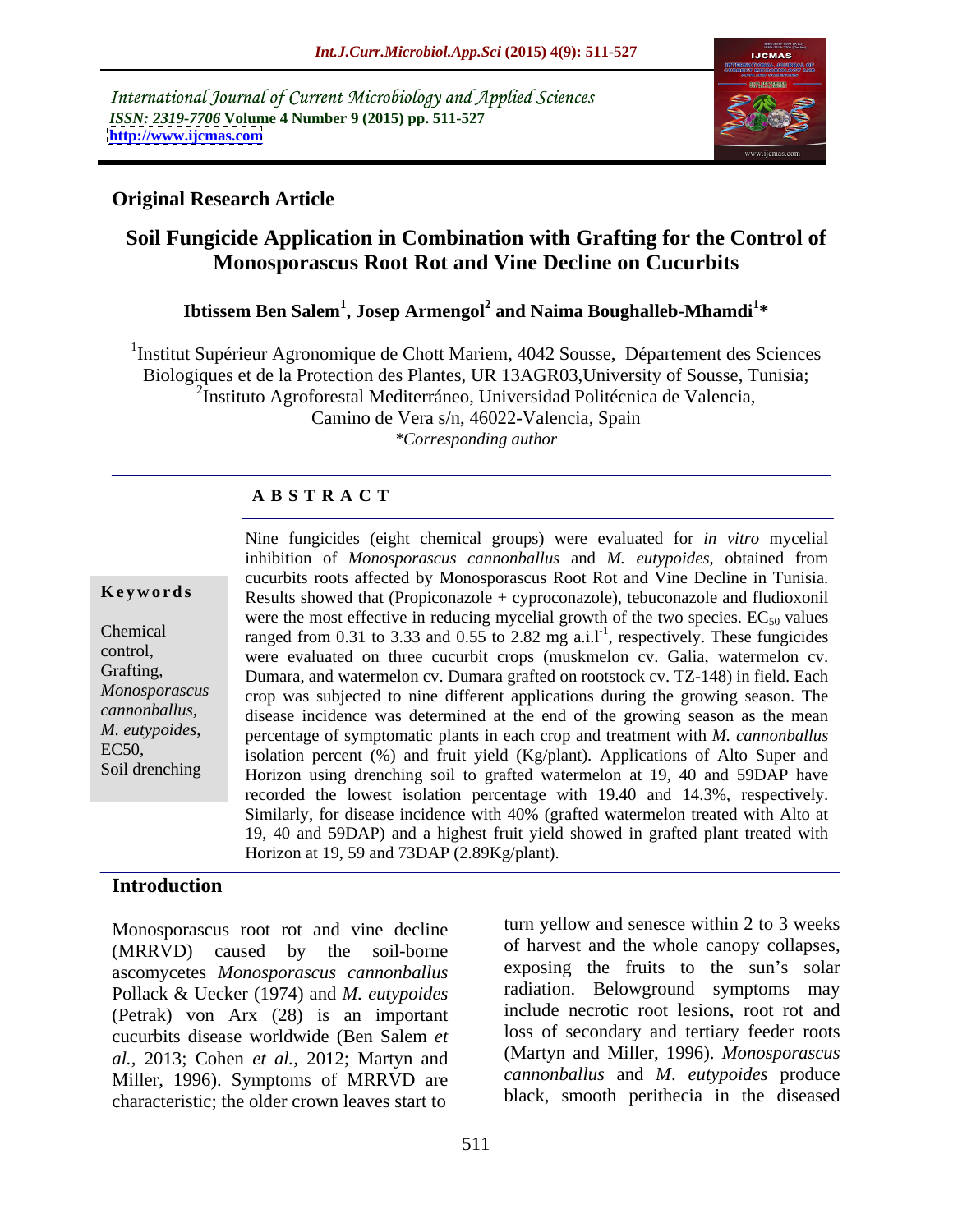roots of the affected hosts, in which asci *et al.,* 2010) and grafting (Cohen *et al.,* containing large spherical ascospores are 2007) have proven useful and effective in produced (Pollack and Uecker, 1974; Sivanesan, 1991a). These species were considered conspecific, because of similar Fungicides can be applied to the soil during morphological features, and both species have been reported on similar hosts causing controlling ascospore germination and root rot in almost identical climatic habitats penetration on cucurbit roots (Cohen *et al.,* (Ben Salem *et al.,* 2013; Lovic *et al.,* 1995; Martyn and Miller, 1996; Sivanesan, 1991a, easy and inexpensive method for the control<br>b). Only recently, the employment of the of MRRVD. In vitro experiments conducted internal transcribed spacer (ITS) of nuclear by Cohen *et al.* (2007) demonstrated that the ribosomal DNA, the elongation factor  $1-\alpha$  fungicides fluazinam and kresoxim-methyl  $(EF-1\alpha)$ , and the  $\beta$ -tubulin  $(\beta$ -*tub*) gene completely inhibited the growth of this sequence diversity analyses, and the pathogen; in addition, the efficacy of resulting phylogenies, identified a level of fluazinam was also reported in the field, polymorphism that enabled separation of *M.*  although disease control ranged from 87% to *cannonballus* and *M. eutypoides*, only 32%. In subsequent research, demonstrating that they are distinct species Azoxystrobin, Prochloraz, and (Ben Salem *et al.,* 2013). Consequently, *M.*  Pyraclostrobin+boscalid exhibited high and *cannonballus* is a well characterized species but, unfortunately, little information exists (Pivonia et al., 2010). In Egypt, regarding *M. eutypoides,* which is crucial to Mennatoullah *et al.* (2010) evaluated the implement effective disease management strategies in cucurbit growing areas such as Tunisia, in which both *Monosporascus* spp. *vitro* and *in vivo*, being thiophanate-methyl have been reported, being MRRVD an the most effective against *M. cannonballus*. important disease of muskmelon (*Cucumis* The aim of this study is, to determine the *in melo* L.) and watermelon (*Citrullus lanatus vitro* and in field efficacy of selected [Thunb.] Matsum. & Nakai) crops fungicides against Monosporascus root rot (Armengol *et al.,* 2011; Boughalleb *et al.,* 2010; Ben Salem *et al.,* 2013). Different techniques such as soil solarization, soil fumigation alone or in combination with solarization, post-planting fungicide **In vitro evaluation of fungicides** application, postharvest plant destruction, grafting on *Cucurbita* rootstocks, biological In this study, nine commercial formulations control, and host resistance and breeding, of fungicides, representing eight chemical have been evaluated to control MRRVD, groups (Table 1), were evaluated for *in vitro* with varying degrees of success (Cohen *et* mycelial growth inhibitory effect of three *M*. *al.,* 2012). An integrated approach, *cannonballus*isolates (MT67, MT68 and combining several of these techniques, MT72), and three *M. eutypoides* isolates appears to be the most successful strategy (MT45, MT47 and MT54), obtained from (Cohen *et al.,* 2000). In Israel, chemical roots of cucurbits affected by MRRVD in control via chemigation (fungicides applied Tunisia. All isolates were hyphal-tipped and through the drip irrigation system) (Pivonia stored at 25°C in darkness in plastic vials

managing MRRVD.

the cucurbit growing season, with the aim of 2012). This is considered as an effective, easy and inexpensive method for the control of MRRVD. *In vitro* experiments conducted only 32%. In subsequent research, Azoxystrobin, Prochloraz, and similar efficacies in the control of MRRVD (Pivonia *et al.,* 2010). In Egypt, fungicides thiophanate-methyl, tolclofos methyl+thiram and carboxin+thiram, both *in*  the most effective against *M. cannonballus*. The aim of this study is, to determine the *in*  and vine decline (MRRVD).

## **Materials and Methods**

ºC in darkness in plastic vials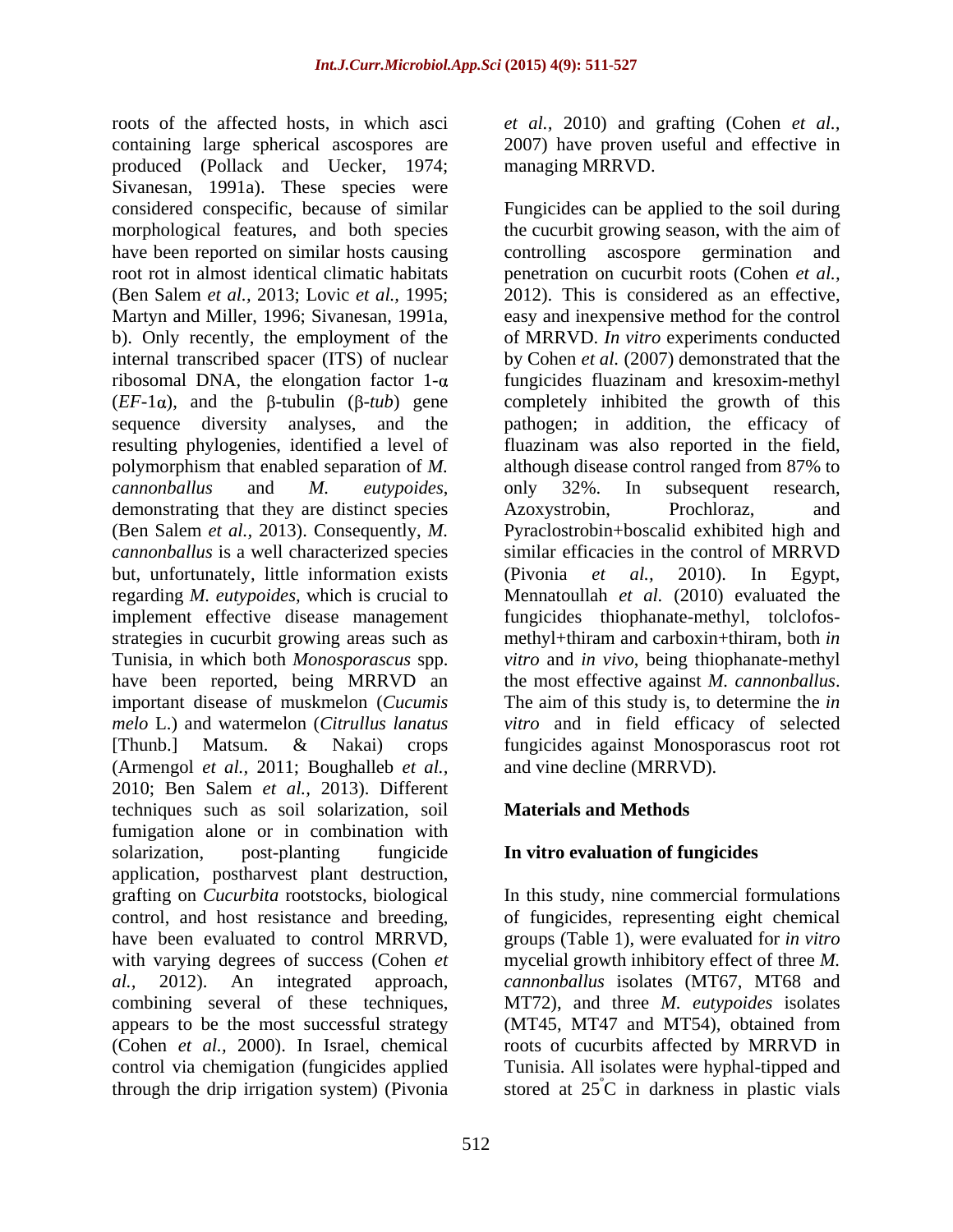containing sterilized peat (Gramoflor GmbH & Co., Vechta, Germany). Prior to use, a small portion of the colonized peat from The trial was performed in an experimental

added to molten potato dextroseagar (PDA) at approximately  $50^{\circ}$ C in order to obtain a of active ingredient per liter  $(a.i.1^{-1})$ . Mycelial plugs (4 mm in diameter), obtained fungicide-amended plates. Control PDA  $100 \text{ g.l}^{-1}$  FS, Bioprotection) and plates were prepared similarly but adding Tebuconazol (Horizon, 250  $g.I^{-1}$  EW, sterile distilled water (SDW) instead of the

There were four replicates of each fungicide each isolate at each concentration was plotted against log10 values of the fungicide Horizon EW applied at 19, 40 and 59 days concentration. Probit regression analysis after planting; (T8) Horizon EW applied at reduce growth by 50% ( $EC_{50}$  value) for all Horizon EW at 19, 40, 59 and 73 days after the fungicides. The fungle planting. T10 consisted of control plants

## **Field trial**

each plastic vial was transferred to potato  $\qquad$  plot with a total area of 1834 $\text{m}^2$  located in a dextrose agar (PDA) (Biokar-Diagnostics, field in The High Institute of Agronomy Zac de Ther, France). Chott Meriem (Sousse, Tunisia). This plot **Determination of EC<sub>50</sub> values** previous years and had a history of MRRVD Appropriate volumes of each fungicide were *eutypoides*. In this study, seedlings of three °C in order to obtain a watermelon cv. Dumara, and watermelon cv. final concentration of 100, 10, 1 and 0.1 mg  $\qquad$  Dumara grafted on *Cucurbita maxima*  $\times$  *C*. ). *moschata* rootstock cv. TZ-148); and three from the margins of 10-days old actively Cyproconazole (Alto Super 330, 180/50 g.l<sup>-1</sup> growing cultures, were transferred to EC, Bioprotection), Fludioxonil (Maxim, fungicide solution. conducted in summer 2012 the crops were concentration, and the experiment was growing season (Table 2). Each plant was repeated twice in time. The plates were treated by root dipping at transplanting time incubated for 20 days at  $25^{\circ}$ C in the dark, by immersion of the roots of each seedling and the diameter of each colony was in 50 ml of the corresponding fungicide measured twice perpendicularly. solution. Then, the subsequent fungicide Measurements were made at the same time applications were performed with a portable and averaged. The inhibition percent was sprayer and each plant received 250 ml of calculated in relation to the no-fungicide the tested fungicide solution. Treatments amended controls for each isolate. consisted of: (T1) Alto Super 330 EC Inhibition percent of mycelial growth for applied at 19, 40 and 59 days after planting; calculated as a percentage with respect to and 73 days after planting; (T3) Alto Super the control treatment, following the formula: 330 EC applied at 19, 40, 59 and 73 days Percentage inhibition  $= (C-T) \times 100/C$ : after planting; (T4) Maxim 100 FS applied Where, C = colony diameter (mm) of the 19, 40 and 59 days after planting; (T5) control, T = colony diameter (mm) of the Maxim 100 FS applied at 19, 59 and 73 days test plate. Percentages of mycelial growth after planting; (T6) Maxim 100 FS applied inhibitions were converted to probits and at 19, 40, 59 and 73 days after planting; (T7) was used to calculate the effective dose to 19, 59 and 73 days after planting; (T9) the fungicides. planting. T10 consisted of control plants<sup>2</sup> located in a had been used for cucurbits cultivation in caused by both *M. cannonballus* and *M.*  cucurbit crops (muskmelon cv. Galia, selected fungicides: Propiconazole +  $100 \text{ g}.\dot{1}$  FS, Bioprotection) and Tebuconazol (Horizon, 250  $g.l^{-1}$ Promochimie) were used. The field trial was planted in June 05. Each crop was subjected to nine different control strategies during the (T2) Alto Super 330 EC applied at 19, 59 Horizon EW applied at 19, 40 and 59 days after planting; (T8) Horizon EW applied at Horizon EW at 19, 40, 59 and 73 days after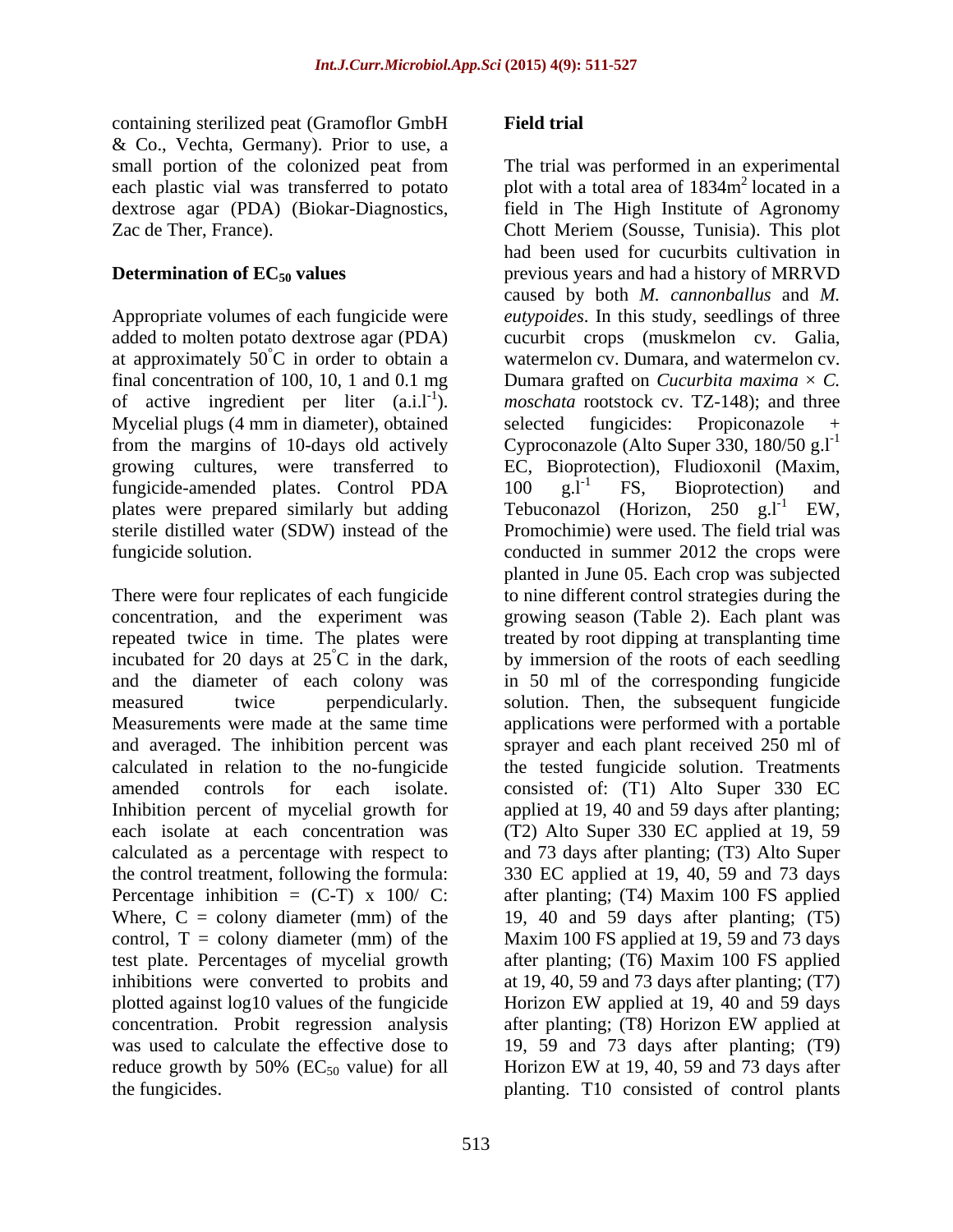without any fungicides application. This growth and sporulation. In addition, for blocks (replicates). Each block was divided randomized experimental plots (treatments) (PDB) (Sigma-Aldrich, Steinheim,

# **Disease incidence (DI) and percentage of**

In each experimental sub-plot, plants located Sequencing Center (Seoul, South Korea). in the first row were used for disease Sequences were edited using the Sequencher assessment. The incidence of MRRVD was software (Version 5.0, Gene Codes determined at the end of the growing season Corporation, Ann Arbor, MI) and subjected of each experiment as the mean percentage to aBLAST search [\(http://www.ncbi.nlm](http://www.ncbi.nlm). of symptomatic plants for each crop and treatment. Moreover, at this moment one plant per sub-plot was collected arbitrarily from the second row of plants. Roots of each plant were exposed by carefully washing the At the end of the growing season of each soil away. Roots were inspected visually for cucurbit, fruit yield (Kg/plant) was collected presence of root necrosis, and the from each subplot with 10 fruits per observation of roots bearing perithecia of *Monosporascus* spp*.* In addition, for isolation, small root fragments were surface **Data analysis** sterilized for 1 min in sodium hypochlorite solution (1.5% active chlorine) and washed twice with sterile water. Root fragments calculate the effective concentration values from necrotic areas of tissue were that inhibited mycelial growth and conidial transferred onto potato dextrose agar (PDA) germination by 50% ( $EC_{50}$  values).  $EC_{50}$ (Biokar-Diagnostics, Zac de Ther, France) values were analyzed by an analysis of containing streptomycin sulfate (Sigma- Aldrich, Madrid, Spain) (PDAS) at 0.5 mg  $ml^{-1}$  and incubated in darkness at 25 °C. In all, 21 root fragments per plant (3 Petri experiment (performed twice), fungicide, dishes containing 7 root fragments each) pathogen (*M. cannonballus* and *M.* were prepared. Plates were examined daily *eutypoides*) and isolate nested in pathogen for fungal growth during 7 days, and hyphal (three isolates for each pathogen). F tests for tips from all colonies were transferred to each term of the model were derived from PDA and V8-juice agar for subsequent the expected mean squares obtained by

experiment had a split plot design with three molecular confirmation of *Monosporascus*  into three sub-plots (crops), with ten pure cultures grown on potato dextrose broth each. Each subplot had an area of 6.4 m<sup>2</sup>, Germany) for three weeks at  $25^{\circ}$ C in the each. Each subplot had an area of 6.4 m<sup>2</sup>, Germany) for three weeks at  $25^{\circ}$ C in the and included two rows of 5 plants each. The dark. Total DNA was extracted using the plants were transplanted onto raised beds EZNA Plant Miniprep Kit (Omega Bio-tek, spaced 1.6 m from center to center, with an Norcross, GA).The ITS nrDNA region of in-row spacing of 0.80 m. the isolates was amplified using the **Management assessment** *reaction mix was adjusted to a final volume M. cannonballus* **isolation** and sequenced in both directions by the species, fungal mycelium was obtained from (PDB) (Sigma-Aldrich, Steinheim, ºC in the dark. Total DNA was extracted using the universal primers ITS1F and ITS4. The PCR of 25 ul with water (Chromasoly Plus, Sigma-Aldrich). PCR products were purified DNA Sequencing Service Macrogen Inc., nih.gov/BLAST/).

## **Fruit yield (Kg/plant)**

repetition (three repetitions).

## **Data analysis**

and incubated in darkness at 25 ºC. In 9.0. Factors considered in the model were: Probit regression analysis was used to germination by 50% ( $EC_{50}$  values).  $EC_{50}$ variance (ANOVA) performed with the General Linear Model (GLM) of STATIX pathogen (*M. cannonballus*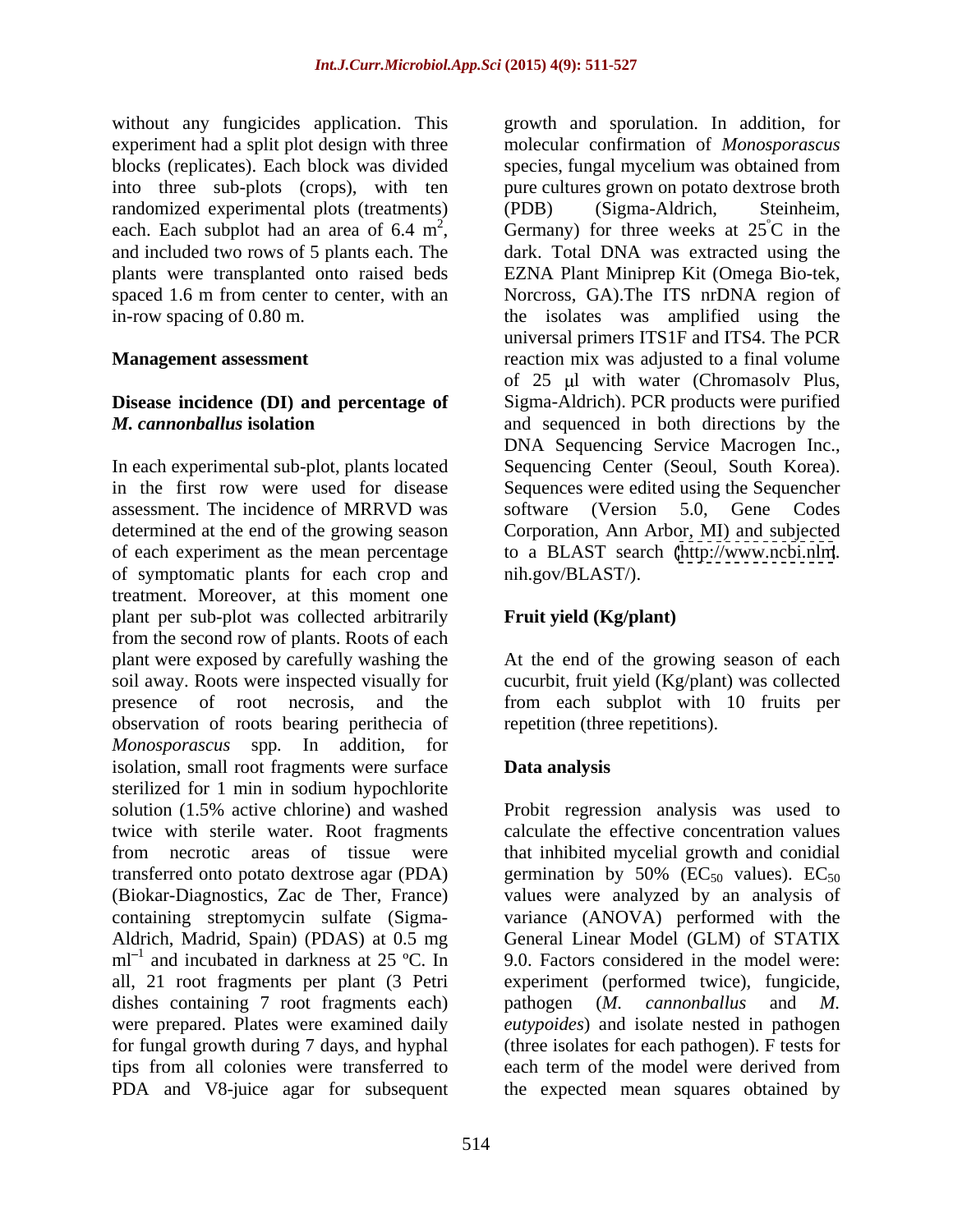the least significant difference (LSD) value (Azoxystrobin) to 81.97 (Copper experimental results was carried out using a (Table 4). two-way ANOVA, with crops and treatments as independent variables and the dependent variable was Disease Incidence (DI) (%), the percentage of isolation of *M. cannonballus* and fruit yield. The overall (SPSS Inc., Chicago, IL, USA), the

Analysis of variance showed that there were no differences in the inhibition of mycelial value of M. cannonballus isolation growth between the two conducted experiments, but the effect of fungicide, pathogen and their interaction were all significant ( $p<0.05$ ) (Table 3). There were pathogen isolate and the effect of the interaction between fungicide and pathogen (isolates)  $(p< 0.05)$  (Table 3). 59DAP) recorded a high value with 37.1%

 $3.33 \text{ mg}$  a.i.  $1^{-1}$  for *M. cannonballus* and between 0.55 and 2.82 mg a.i.  $l^{-1}$  for M. effective in inhibiting mycelial growth, recorded relatively a low value with 14.87% presenting  $EC_{50}$  values between 11.53<br>(Chlorothalonil) and 66.9 (Copper (Chlorothalonil) and 66.9 (Copper

application of the rule for finding expected oxychloride) mg a.i.  $l^{-1}$  for *M. cannonballus*; mean squares. Means were compared using and  $EC_{50}$  values ranging from 16.82 at p<0.05. Statistical analysis of the oxychloride) mg a.i.  $1^{\text{-}1}$  for *M. eutypoides* (Azoxystrobin) to 81.97 (Copper for *M. eutypoides* (Table 4).

## **Field trial**

## **Percentage of** *M. cannonballus* **isolation**

means of each crop were compared using *Monosporascuscannonballus* was identified LSD values at p<0.05. Analyses were morphologically by the formation of performed using SPSS.12 for Windows perithecia containing only one large (rarely significant interaction between crops and not germinate on PDA and V8-juice agar and treatments was performed using STATIX was confirmed by molecular identification. 9.0 for each parameter. The different crops and treatments, and their **Results and Discussion** percentage of *M. cannonballus* isolation *In vitro* **evaluation of fungicides** was cultivated, all applications of the three two), spherical ascospore per ascus that did interaction had a significant effect on the  $(p<0.05)$ . In the subplots in which melon fungicides (Super Alto, Maxim and Horizon) have resulted in a relatively low value of *M. cannonballus* isolation compared to control ( $p < 0.05$ ).

also significant differences between Super applied at 19, 40, 59 and 73JAP) with Mean  $EC_{50}$  values for reduction in mycelial four homogenous groups (p <0.05) within growth of *Monosporascus cannonballus* and watermelon plant treated with the different *M. eutypoides* are given in table 4. fungicide, T4 has scored the lowest<br>Propiconazole + cyproconazole, percentage with 32.93%. Grafted Tebuconazole and Fludioxonil were the watermelon plants showed a reduced value most effective fungicides in reducing of percentage isolation (p <0.05). Both mycelial growth of the two species;  $EC_{50}$  treatments T5 (Maxim applied at 19, 59 and values were comprised between 0.31 and 73DAP) and T1 (Alto Super applied at 19, for *M.*  moderate percentage with 16 and 14.3%. T8 *eutypoides*. The other fungicides were less (Horizon applied at 19; 59 and 73DAP) has The effective treatment was T7 (Horizon applied at 19, 40 and 59DAP) and T3 (Alto a respective values of 32.63 and 33.97%, whereas, T4 (Maxim applied at 19, 40 and 59DAP) recorded a high value with 37.1% (control  $= 44.9\%$ ). LSD test has identified fungicide, T4 has scored the lowest percentage with 32.93%. Grafted 40 and 59DAP) presented a respective recorded relatively a low value with 14.87% (Table 6).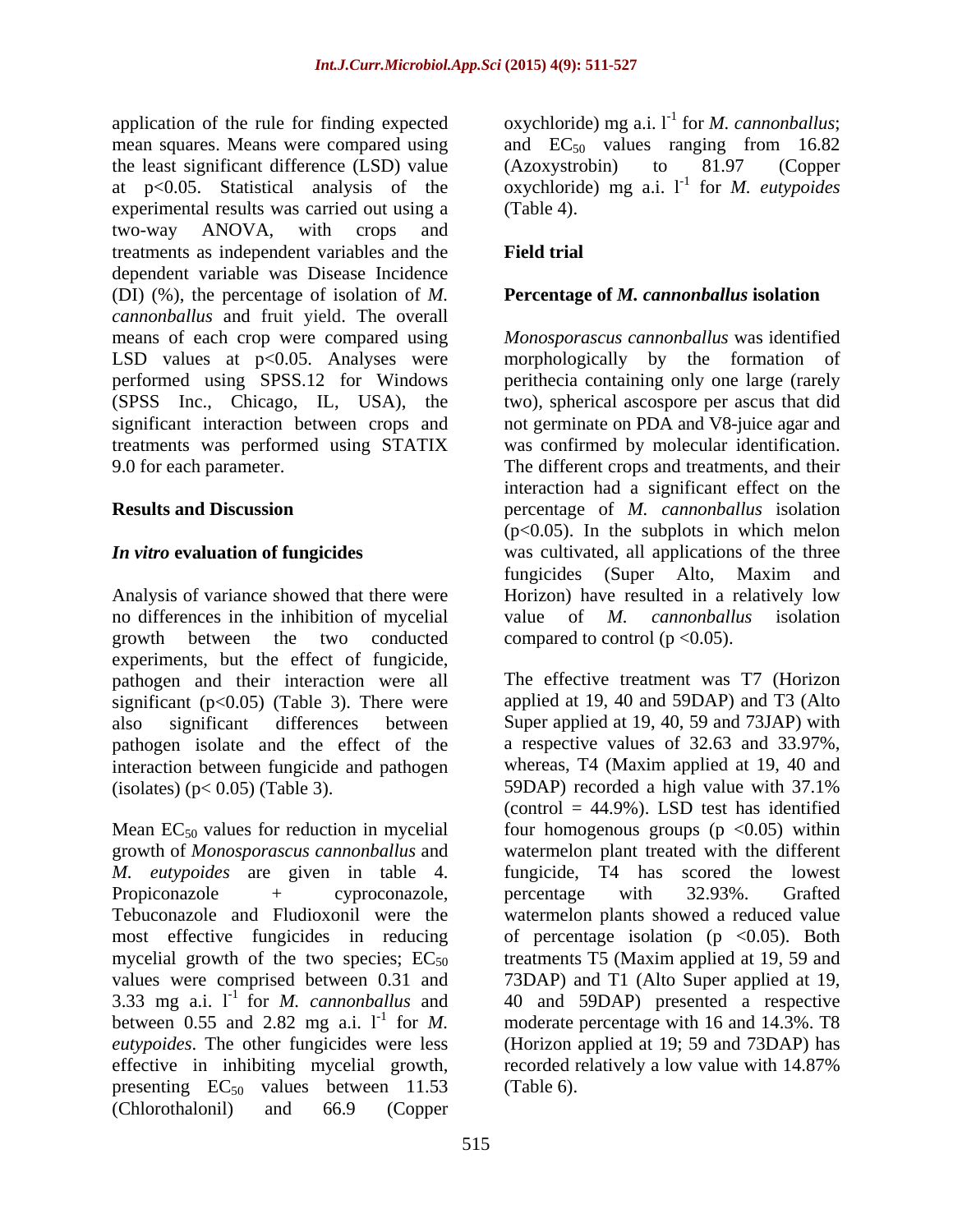| <b>Chemical</b><br>Group | Fungicide                                                                   |              |                                           |                                       | <b>Registred</b><br>$\vert$ Trade name   Manufacturer   Formulation   concentration in $\vert$ |
|--------------------------|-----------------------------------------------------------------------------|--------------|-------------------------------------------|---------------------------------------|------------------------------------------------------------------------------------------------|
| Methoxy-                 |                                                                             |              |                                           |                                       | Tunisia                                                                                        |
| Acrylates                | Azoxystrobin                                                                | Ortiva       | Agriprotec                                |                                       | $250g/L$ SC $100cc/hl$                                                                         |
| Phthalimide              | Captan                                                                      | Akotan       | Agriprotec                                | 83% WP $\big  0.2 \text{kg/hl} \big $ |                                                                                                |
| Benzimidazole            | Carbendazim                                                                 | Prodazim     | Protagri                                  | 50% WP                                | 50g/hl                                                                                         |
| Inorganic                | Copper oxychloride                                                          |              | Kocide 2000   Agriprotec                  | 35% WG                                | $150 - 200$ g/hl                                                                               |
| Chloronitrile            | Chlorothalonil                                                              | <b>Bravo</b> | Agriprotec                                | $720g/L$ SC $\Big  250cc/hl \Big $    |                                                                                                |
| (Phthalonitrile)         |                                                                             |              |                                           |                                       |                                                                                                |
| Phenylpyrrole            | Fludioxonil                                                                 | Maxim        | Bioprotection $100g/L$ FS $\vert$ 200cc/T |                                       |                                                                                                |
| Dicarboximide            | Iprodione                                                                   | Rovral       | <b>SEPCM</b>                              | 50% WP   150g/hl                      |                                                                                                |
| Triazole                 | Tebuconazole                                                                | Horizon      | Promochimie $250g/L$ EW $1 L/ha$          |                                       |                                                                                                |
|                          | 75% Propiconazole +25%   Alto Super   Bioprotection   330 g/L EC   0.5 L/ha |              |                                           |                                       |                                                                                                |
|                          | Cyproconazole                                                               |              |                                           |                                       |                                                                                                |

**Table.1** Fungicides selected for in vitro sensitivity testing

WP, wettablepowder; WG, water dispersible granule; EC, emulsifiableconcentrate; SC, suspension concentrate; EW, emulsionoil in water; SL, soluble concentrate

**Table.2** Experimental design of field experiments conducted during 2012 to study the effect of different fungicides alone, based on three or four applications to control Monosporascus vine decline and root rot

|                | Treatments Fungicides          |         |         | <b>Application dates</b> |     |
|----------------|--------------------------------|---------|---------|--------------------------|-----|
|                |                                | 05/June | 16/July | $06/August$ 20/August    |     |
| T1             | Alto Super 330 EC <sup>a</sup> | $+$     |         |                          |     |
| <b>T2</b>      | Alto Super 330 EC              | $+$     |         |                          | $+$ |
| T <sub>3</sub> | Alto Super 330 EC              | $+$     |         |                          |     |
| <b>T4</b>      | Maxim 100FS                    |         |         |                          |     |
| <b>T5</b>      | Maxim 100FS                    |         |         |                          | $+$ |
| <b>T6</b>      | Maxim 100FS                    | $+$     |         |                          | $+$ |
| T7             | Horizon EW                     | $+$     |         |                          |     |
| <b>T8</b>      | Horizon EW                     | $+$     |         |                          | $+$ |
| T9             | Horizon EW                     | $+$     |         |                          | $+$ |
| <b>T10</b>     | Control                        |         |         |                          |     |

**a** Fungicide rate in ml/ha or g/ha of commercial product.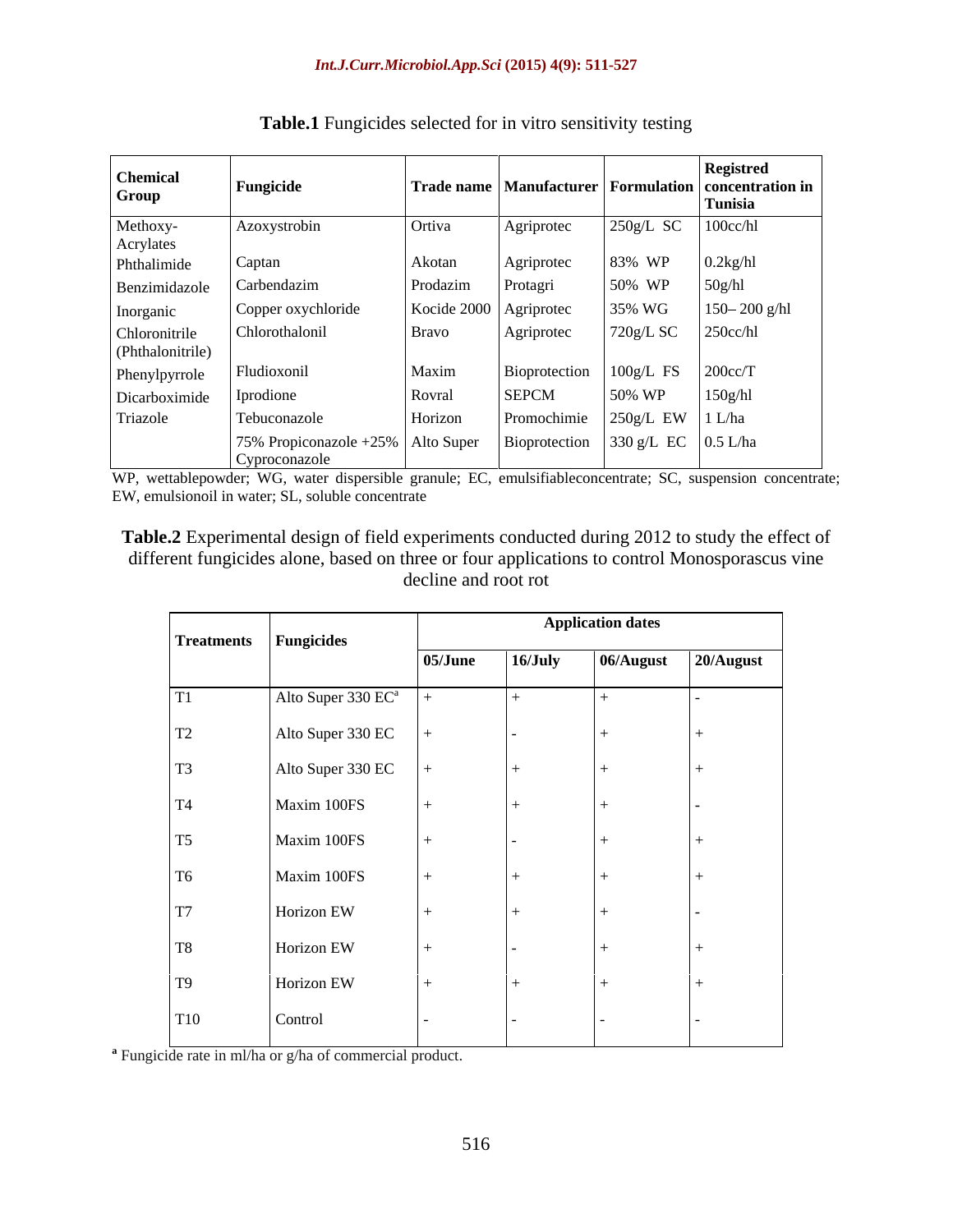|                                 |    |           | EC <sub>50</sub> |
|---------------------------------|----|-----------|------------------|
|                                 |    | $MS^b$    | $P < F^c$        |
| Experiment                      |    | 1569.909  | 0,989            |
| Fungicide                       |    | 18252.363 | < 0.05           |
| Pathogen                        |    | 2407.045  | 0,0158           |
| Isolate (pathogen)              |    | 667.056   | 0,0249           |
| Experiment x fungicide          |    | 234.784   | 0,892            |
| Experiment x pathogen           |    | 60.914    | 0,738            |
| Experiment x isolate (pathogen) |    | 803.198   | 0,0536           |
| Fungicides x pathogen           |    | 893.862   | 0,0236           |
| Fungicides x isolate (pathogen) | 16 | 1071.164  | 0,0137           |
| Residual                        |    | 536.712   |                  |

**Table.3** Analysis of variance for the effects of experiment, fungicide, pathogen and isolate (pathogen) on mycelial growth of Monosporascus cannonballus and M. eutypoides

a Degrees of freedom.

b Mean square. The state of the state of the state of the state of the state of the state of the state of the state of the state of the state of the state of the state of the state of the state of the state of the state of

c Probabilities associated with individual F tests.

**Figure.1** Significant interaction carried out by STATIX 9.0 for DI (%); A: sampling moments\*crops, B: applications\* crops. Crops: watermelon, grafted watermelon and melon; Applications: control, C2: at 19, 40 and 59DAP; C3: at 19, 59 et 73DAP et C4: at 19, 40, 59 et 73DAP

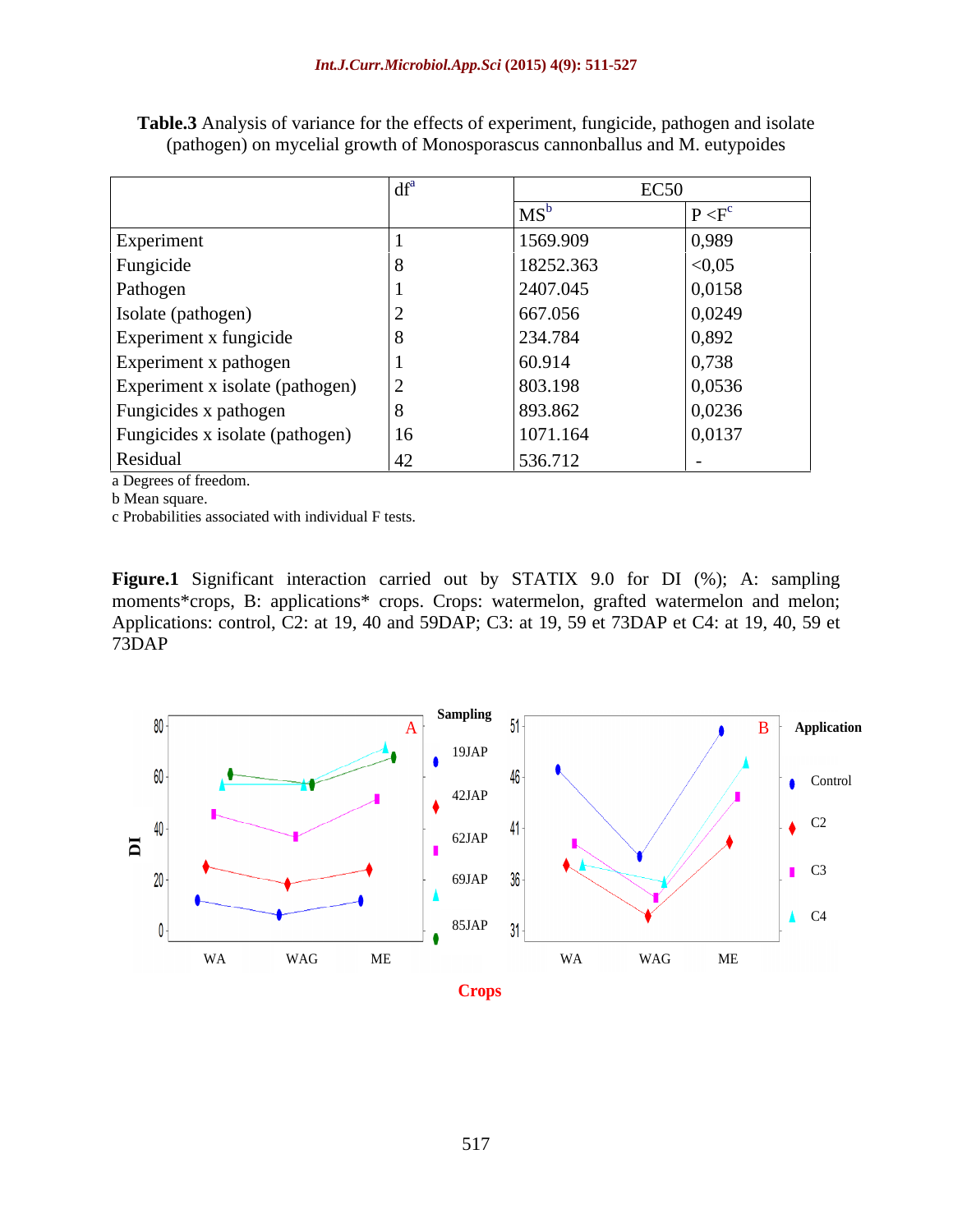|                                  | Mycelial growth <sup>a</sup>        |                            |              |             |                          |             |              |  |  |
|----------------------------------|-------------------------------------|----------------------------|--------------|-------------|--------------------------|-------------|--------------|--|--|
| Fungicides                       |                                     | Monosporascus cannonballus |              |             | Monosporascus eutypoides |             |              |  |  |
|                                  | <b>MT67</b>                         | <b>MT68</b>                | MT72         | <b>MT45</b> | <b>MT47</b>              | <b>MT54</b> | $LSD 0.05^c$ |  |  |
| Azoxystrobin                     | 45.55ab <sup>b</sup> A <sup>c</sup> | 14.47c D                   | 34.72abc ABC | 37.78a AB   | 16.82c CD                | 25.29b BCD  |              |  |  |
| Captan                           | 25.18cd A                           | 15.16c A                   | 25cd A       | 17.92b A    | 19.51c A                 | 20.19b A    | Ind          |  |  |
| Carbendazim                      | 18.13de B                           | 16.59bc B                  | 48.94a A     | 48.94a A    | 27.01c B                 | 31.99b AB   | 3.77         |  |  |
| Copper oxychloride               | 57.75a AB                           | 66.9a AB                   | 42.52ab B    | 40.75a B    | 61.33b AB                | 81.97a A    | 2.85         |  |  |
| Chlorothalonil                   | 18.31de B                           | 15.72c B                   | 11.53de B    | 48.11a A    | 18.42c B                 | 21.46b B    | 1.5          |  |  |
| Fludioxonil                      | 2.24e AB                            | 1.78d AB                   | 1.75e AB     | 2.66bA      | 1.52d B                  | 2.48c A     | 3.42         |  |  |
| Iprodione                        | 37.38bc BC                          | 22.67b C                   | 27.58bcd C   | 50.77a B    | 77.19a A                 | 24.56b C    | 1.55         |  |  |
| Tebuconazole                     | 1.63e C                             | 2.49d ABC                  | 3.33e A      | $2.68b$ AB  | 1.99d BC                 | 2.82c AB    | 3.06         |  |  |
| Propiconazole + Cyproconazole    | $0.47$ e AB                         | 0.31d B                    | 0.39e AB     | $0.55b$ AB  | $0.56d$ AB               | 0.67c A     | 2.31         |  |  |
| $\mathrm{LSD}~0.05^{\mathrm{b}}$ | 1.32                                | 1.22                       | 2.45         | 1.64        | 2.45                     | 1.38        |              |  |  |

**Table.4** EC50 values for inhibiting in vitro mycelial growth of *Monosporascus cannonballus* and *M. eutypoides* by fungicides representing different chemical classes

nd=not determined.<br><sup>a</sup> EC50 values (mg a.i. l<sup>-1</sup>). ).

Least significant difference: means followed by the same letter do not differ significantly (P< 0.05).

Capital letters are for comparison of means in the same row.

 $b$  LSD0.05 is for comparison of means among pathogens with the same fungicide on mycelial growth.

<sup>c</sup>LSD0.05 is for comparison of means among fungicides in the same pathogen on mycelial growth.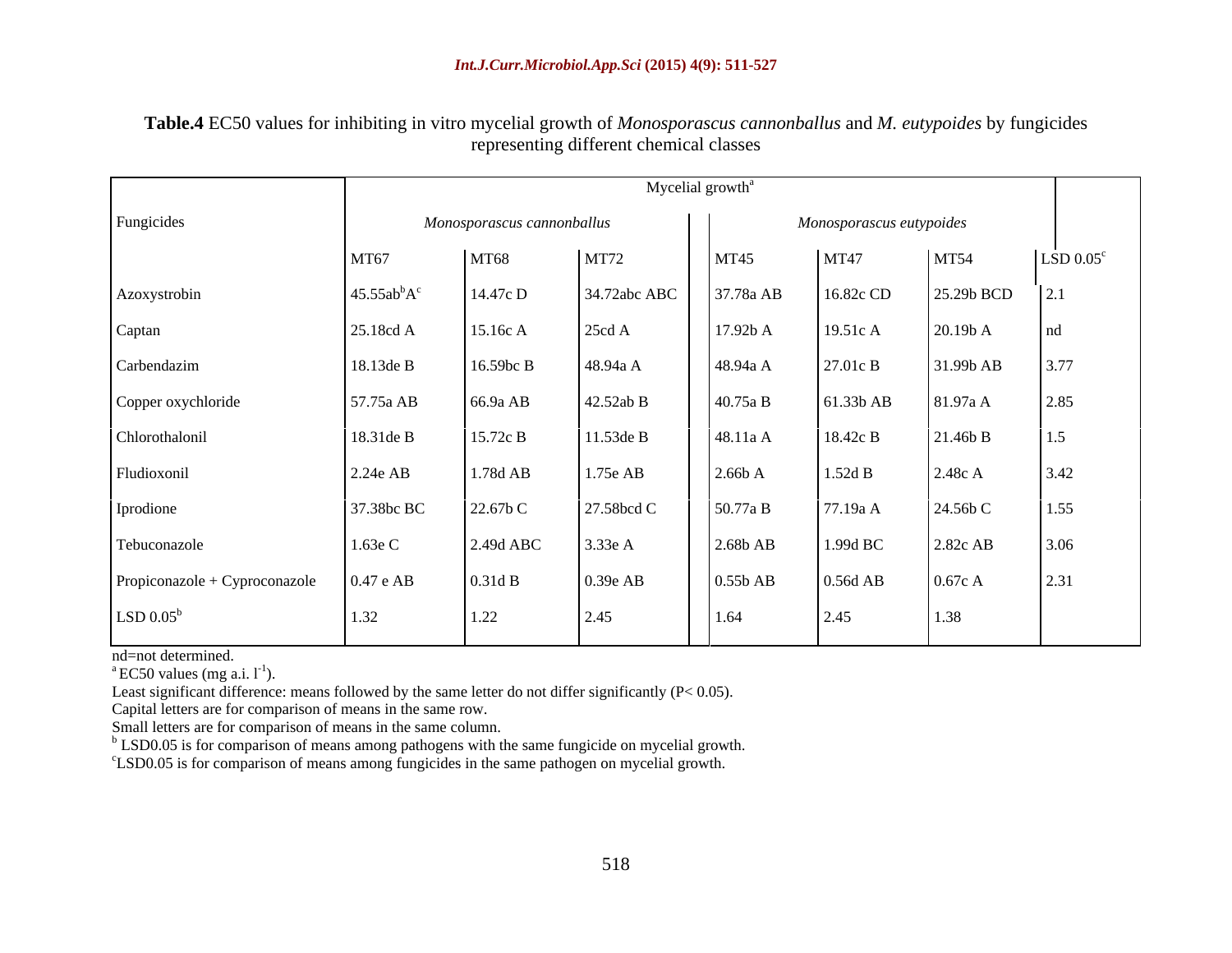**Table.1** Comparison of percentage of *M. cannonballus* isolation at the end of trial field, with muskmelon cv. Galia, watermelon cv. Dumara, watermelon cv. Dumara grafted onto *Cucurbita maxima*  $\times$  *C. moschata* rootstock cv. TZ-148 and nine applications (drenching)

|                          |                    |                     |                     | <b>Percentage of M. cannonballus isolation</b> $(\%)^a$ <sup>*</sup> |
|--------------------------|--------------------|---------------------|---------------------|----------------------------------------------------------------------|
| Fungicides               | <b>Treatements</b> | Watermelon          | Melon               | <b>Grafted watermelon</b>                                            |
| Alto Super 330 EC        | T1                 | $35.03 \pm 0.64$ b  | $35.87 \pm 0.4$ c   | $14.3 \pm 0.20$ c                                                    |
|                          | <b>T2</b>          | $34.5 \pm 0.10$ b   | 35.57±0.15cd        | $15.83 \pm 0.97$ b                                                   |
|                          | T <sub>3</sub>     | $34.4 \pm 0.23b$    | $33.97 \pm 0.68$ e  | $15.07 \pm 0.67$ bc                                                  |
| Maxim 100 FS             | <b>T4</b>          | $32.93 \pm 0.21c$   | $37.1 \pm 0.45$ b   | $15.6 \pm 0.85$ bc                                                   |
|                          | T <sub>5</sub>     | $34 \pm 0.56$ bc    | $34.43 \pm 0.25$ de | $16 \pm 0.45$ b                                                      |
|                          | T <sub>6</sub>     | $34.7 \pm 0.53$ b   | $34.63 \pm 0.51$ de | $14.57 \pm 0.5$ bc                                                   |
| <b>Horizon EW</b>        | T7                 | $33.73 \pm 0.21$ bc | $32.63 \pm 0.23$ f  | $15.4 \pm 0.46$ bc                                                   |
|                          | <b>T8</b>          | 33.87 $\pm$ 0.55 bc |                     | $34.67 \pm 0.15$ cde   14.87 $\pm$ 0.64bc                            |
|                          | T <sub>9</sub>     | $34.53 \pm 0.32$ b  | $34.53 \pm 0.32$ de | $15.53 \pm 0.71$ bc                                                  |
| Témoin                   | <b>T10</b>         | $44.97 \pm 0.74$ a  | $44.9 \pm 0.79$ a   | $24.43 \pm 0.20$ a                                                   |
| $P$ valeurs <sup>b</sup> |                    | 0.000               | 0.000               | 0.000                                                                |

<sup>a</sup> Percentage of M. cannonballus isolation. Mean of three repetitions with 7 fragments each.<br><sup>b</sup>ANOVA. Means in a column followed by the same letter are not significantly different according to Students least significant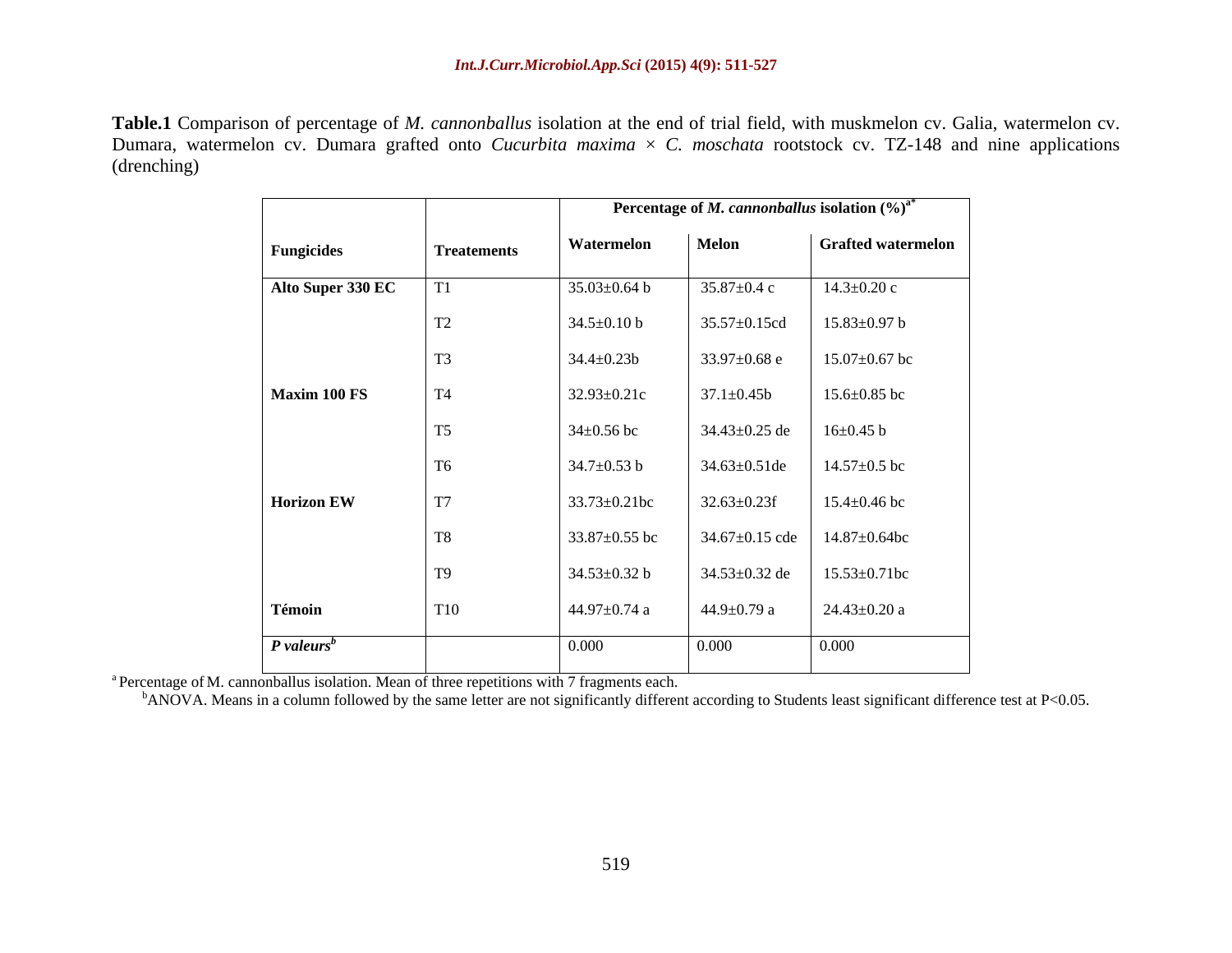|                                    | df <sup>a</sup> |                 | Disease incidence (%) |
|------------------------------------|-----------------|-----------------|-----------------------|
|                                    |                 | MS <sup>b</sup> | P < F <sup>c</sup>    |
| Crops                              |                 | 4745.02         | 0.000                 |
| <b>Fungicides</b>                  |                 | 90.4550         | 0.2026                |
| <b>Sampling moments</b>            |                 | 59589.11        | 0.000                 |
| <b>Applications</b>                |                 | 1750.122        | 0.000                 |
| Crops*Fungicides                   |                 | 14.5277         | 0.9052                |
| <b>Crops*sampling moments</b>      | 8               | 426.0339        | 0.000                 |
| Crops*Applications                 | 6               | 181.9716        | 0.0041                |
| <b>Fungicides*sampling moments</b> | 8               | 37.0124         | 0.7308                |
| Sampling moments*                  | 12              | 0.0943          | 0.753                 |
| <b>Applications</b>                |                 |                 |                       |
| <b>Fungicides*Applications</b>     | 6               | 22.6738         | 0.8781                |

**Table.2** Analysis of variance for the effects of Crop, fungicide, sampling moments and applications on disease incidence (DI)

<sup>a</sup> Degrees of freedom, <sup>b</sup> Mean square, <sup>c</sup> Probabilities associated with individual F tests.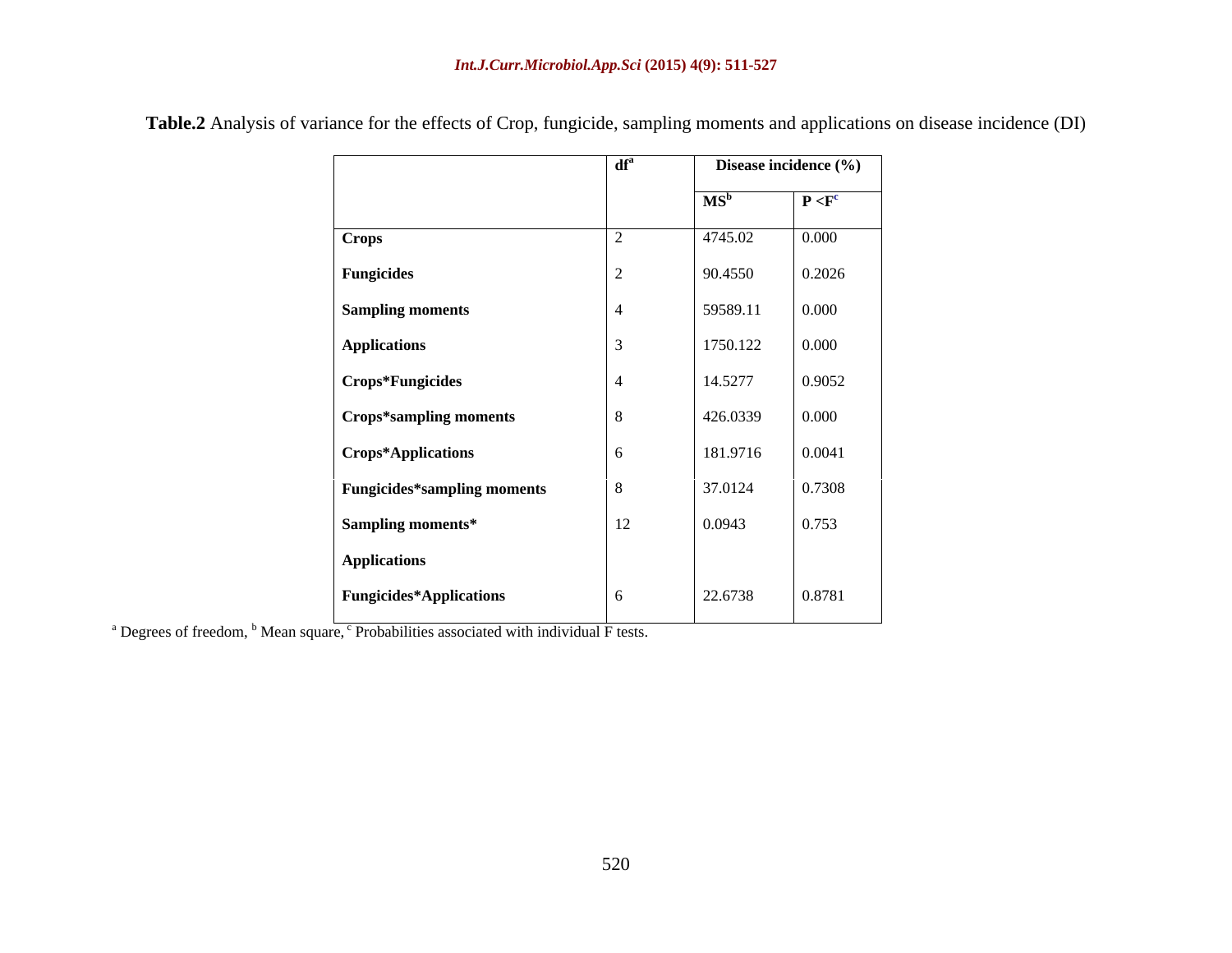**Table.3** Comparison of Monosporascus root rot and vine decline incidence at the end of chemical control field trial, with muskmelon cv. Galia, watermelon cv. Dumara, watermelon cv. Dumara grafted onto *Cucurbita maxima* × *C. moschata* rootstock cv. TZ-148 and nine applications (drenching)

|                   |                |                                  | Disease incidence $(\%)^a$ |                     |
|-------------------|----------------|----------------------------------|----------------------------|---------------------|
| Fungicides        | Treatments     | Watermelon                       | Melon                      | Grafted watermelon  |
| Alto Super 330 EC |                | $52.77 \pm 0.42$ cd <sup>b</sup> | 63.47 $\pm$ 1.45 b         | $40 \pm 0.10$ c     |
|                   | T2             | 58.61 $\pm$ 1.05 bc              | $61.60 \pm 1.59$ b         | 56.67 $\pm$ 0.35 ab |
|                   | T <sub>3</sub> | 49.84 $\pm$ 0.59 d               | $65.65 \pm 1.08$ b         | $60\pm0.10$ a       |
| Maxim 100 FS      | <b>T4</b>      | 56.97±0.97 bc                    | $61.52 \pm 1.42$ b         | $60\pm0.91$ a       |
|                   | T <sub>5</sub> | $61.39 \pm 1.1 b$                | $66.67 \pm 1.77$ b         | 53.33 $\pm$ 0.56 ab |
|                   | T <sub>6</sub> | $57.22 \pm 0.64$ bc              | $67.85 \pm 1.36$ ab        | $60\pm0.96$ a       |
| Horizon EW        | T7             | 59.64 $\pm$ 0.69 bc              | 63.33 $\pm$ 0.18 b         | 46.67 $\pm$ 1.55 bc |
|                   | <b>T8</b>      | 55.52±0.26 bcd                   | $66.67{\pm}0.56$ b         | $56.67 \pm 0.03$ ab |
|                   | T9             | 52.53±0.05 cd                    | 68.69 $\pm$ 0.22 ab        | $60\pm0.19$ a       |
| Control           | <b>T10</b>     | $76.67{\pm}1.26$ a               | 79.24 $\pm$ 0.63 a         | $63.33 \pm 1.26$ a  |
| P values          |                | 0.000                            | 0.0304                     | 0.0117              |

<sup>a</sup>Percentage of plants showing symptoms of Monosporascus root rot and vine decline. Mean of three repetitions of 5 plants each.

<sup>b</sup> ANOVA. Means in a column followed by the same letter are not significantly different according to Students least significant difference test at P<0.05.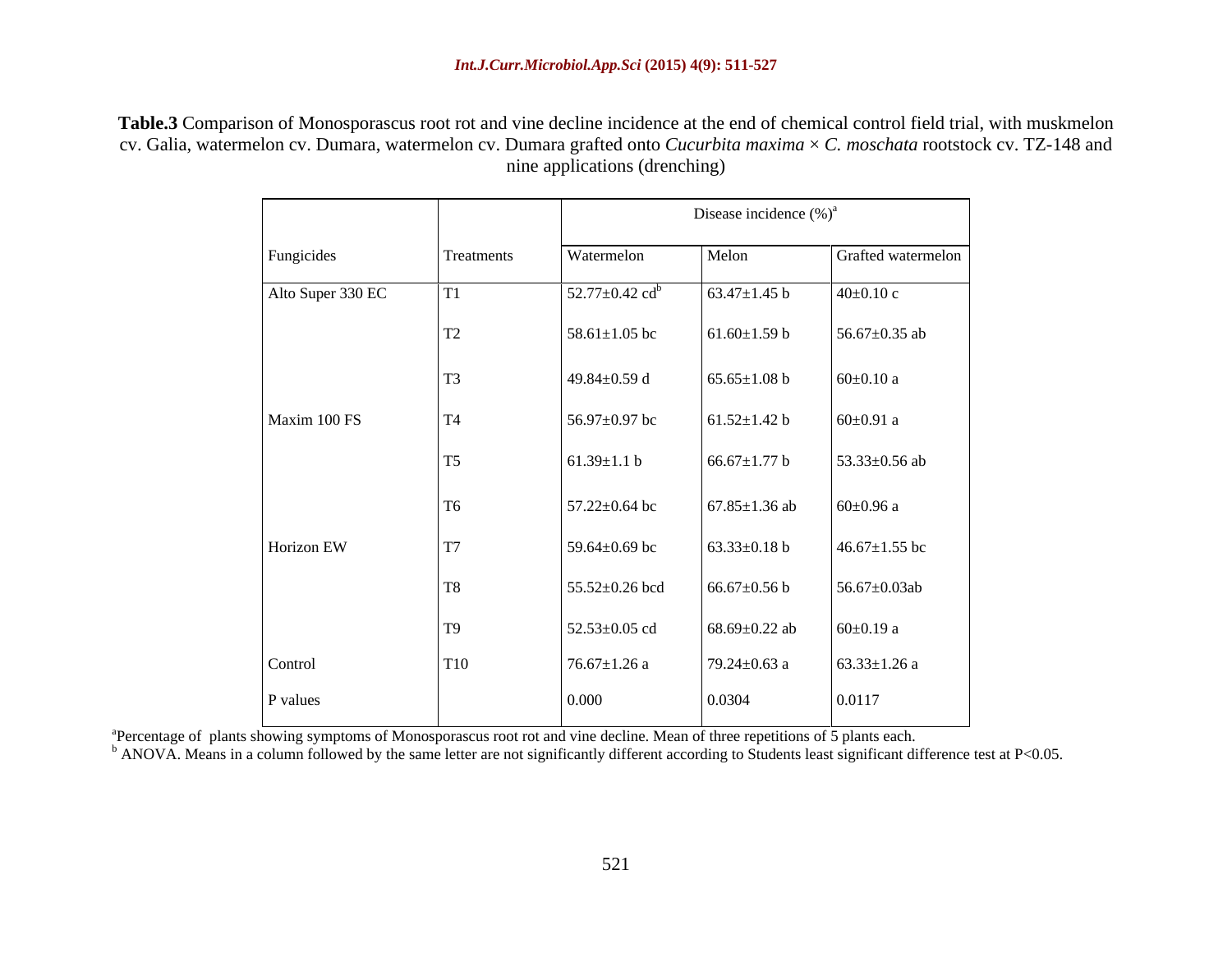| <b>Fungicides</b>        | <b>Treatements</b> |                 | Fuit yield (kg/plant) <sup>a</sup> |                                 |
|--------------------------|--------------------|-----------------|------------------------------------|---------------------------------|
|                          |                    | Melon           |                                    | Watermelon   Grafted watermelon |
| Alto Super 330 EC        | T1                 | $2.14 \pm 0.59$ | $2.16 \pm 0.12$                    | $2.3 \pm 0.46$                  |
|                          | T2                 | $2.45 \pm 0.04$ | $2.19 \pm 0.18$                    | $2.1 \pm 0.68$                  |
|                          | T <sub>3</sub>     | $2.84 \pm 0.55$ | $2.23 \pm 0.28$                    | $2.45 \pm 0.43$                 |
| Maxim 100 FS             | <b>T4</b>          | $2.37 \pm 0.01$ | $2.29 \pm 0.13$                    | $2.51 \pm 0.63$                 |
|                          | T <sub>5</sub>     | $2.35 \pm 0.19$ | $2.51 \pm 0.38$                    | $2.45 \pm 0.45$                 |
|                          | T <sub>6</sub>     | $2.37 \pm 0.11$ | $2.44 \pm 0.09$                    | $2.66 \pm 0.16$                 |
| Horizon EW               | <b>T7</b>          | $2.30 \pm 0.12$ | $2.27 \pm 0.11$                    | $2.51 \pm 0.46$                 |
|                          | <b>T8</b>          | $2.24 \pm 0.04$ | $2.56 \pm 0.29$                    | $2.89 \pm 0.34$                 |
|                          | <b>T9</b>          | $2.31 \pm 0.14$ | $2.35 \pm 0.08$                    | $2.66 \pm 0.45$                 |
| Témoin                   | T <sub>10</sub>    | $2.56 \pm 0.00$ | $2.46 \pm 0.16$                    | $2.89 \pm 0.34$                 |
| $P$ valeurs <sup>b</sup> |                    | 0.2478          | 0.2710                             | 0.5864                          |
|                          |                    |                 |                                    |                                 |

**Table.4** Comparison of fruit yield (kg/plant) at the end of the trial field, with muskmelon cv. Galia, watermelon cv. Dumara, watermelon cv. Dumara grafted onto *Cucurbita maxima* × *C. moschata* rootstock cv. TZ-148 and nine applications (drenching)

<sup>a</sup>Fruit yield (kg/plant). Mean of three repetitions of 10 plants each. <sup>b</sup>ANOVA. Means in a column followed by the same letter are not significantly different according to Students least significant difference test at P<0.05.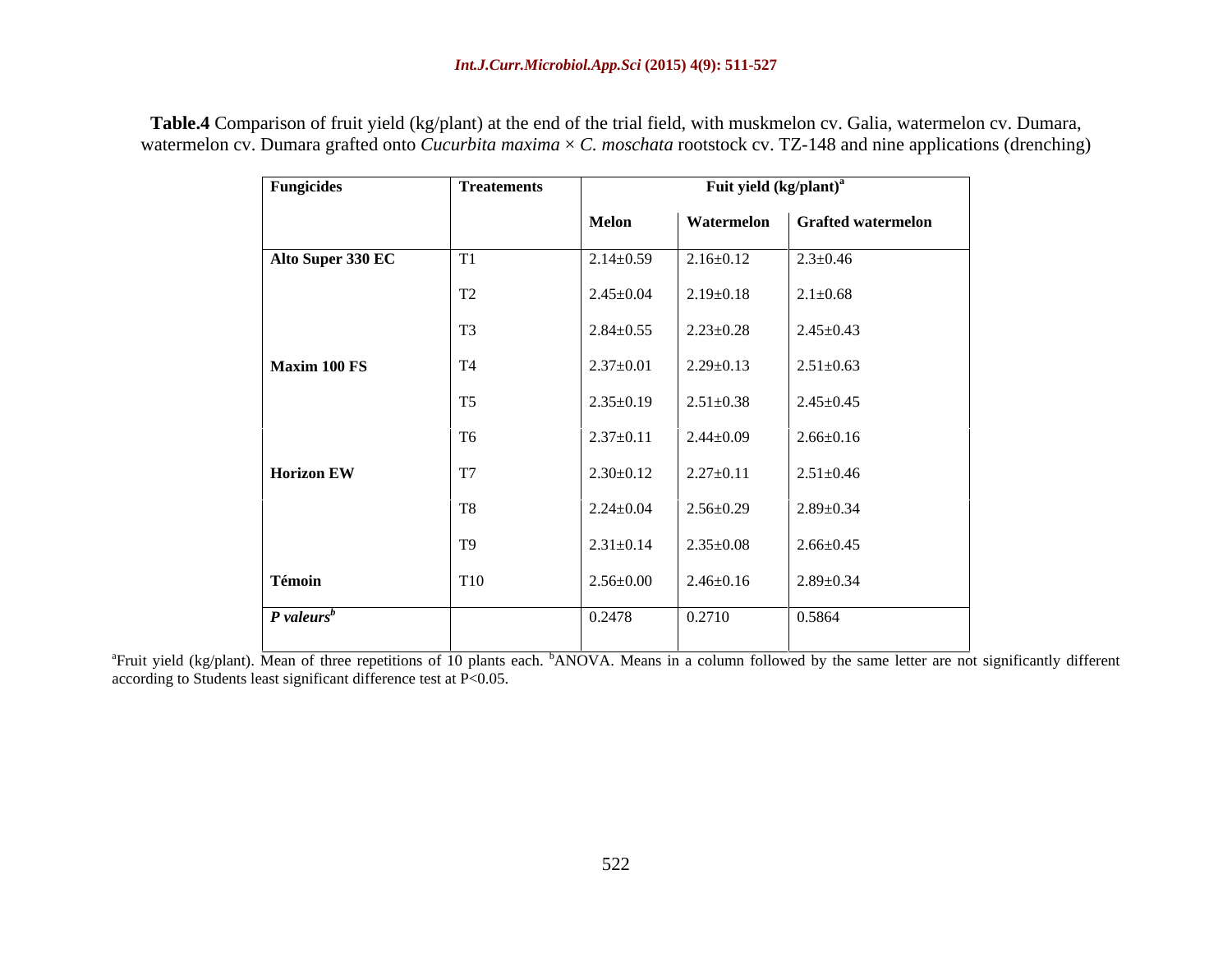between the three fungicides, but the effect economic benefit. The efficiency of of crops, sampling moments, applications moments and crops\*applications were

in efficacy of fungicides, particularly at the

The MRRVD incidence values for each crop microbial populations and diversity. significant reduction in DI compared with control plants  $(p<0.05)$ , and the best pathogens such as *Pythium* and *Rhizoctonia*, treatments were: T3, T9 and T1 with 49.84, since the plants need only short-term 52.53 and 52.77%, respectively. For melon, a significant differences between treatments<br>were found  $(p=0.0304)$ , and the DI recorded was comprised between 61.52 (T4) and 61.60 (T2). In general, grafted watermelon plants were the least affected by MRRVD, and presented low DI values (p=0.0117),

Despite, the obtained results did spotted any and T8 recording 2.84 kg/plant (melon) and 2.56 kg/plant (watermelon), respectively. Grafted watermelon plant have recorded

**Disease incidence (DI)** At present, when the economic efficiency is Analysis of variance showed that there were grain crops by fungicides should be no differences in the disease incidence (DI) biologically substantiated for getting the and the interaction between crops\*sampling one hand, on a fungicide and its mode of significant (P <0.05) (Table 6). caused the disease and peculiarities of its According to the interaction between application, the development rate of diseases application \* culture, all the treated plants at and fungicide application timing influenced 19, 40 and 59 DAP showed a lowest disease the efficacy of the fungicide and the incidence (Figure 1B). Cumulative duration of its protective action. Compared frequency of fungicides created a difference with fumigation, the use of fungicides in the last two sampling moments (69 and 85 fungicide chemistry and application is DAP) (Figure 1A). The specifically more specifically targeted and is and treatments are shown in table 5. In Fungicide application to crops for the watermelon, all treatments resulted in management of soilborne pathogens is **Disease includent (DI)** A computer of a present, when the economic efficiency is analyzed of arable constrained by the special of areas of area of areas of area of area of area of area of area of area of area of area of of prime importance, the disease control in economic benefit. The efficiency chemical disease control depends, on the action, on the other hand, on the fungi that action. Plant growth stage during fungicide soil is usually less expensive. In addition, likely to have less adverse effects on soil microbial populations and diversity. mainly practiced with seedling disease pathogens such as *Pythium* and *Rhizoctonia*, since the plants need only short-term protection.

were found (p=0.0304), and the DI recorded This approach is not used with soilborne presenting 40 for treatments T1 and 46.67% depends on the physical, chemical, and for treatment T7 (Table 7). biological properties of both the soil and the **Fruit field (Kg/plant)** degradation, mobility, penetration into the significant difference among the three (Helling *et al.,* 1974). This work was cucurbits, the best treatments have been T3 conducted to investigate the potential of 2.89 kg/plant (T8) (Table 8). ingredients on *M. cannonballus* and *M.* Plant disease control is an important way for in a field trial. Several research reports have pathogens such as *Fusarium, Verticillium,* and *Monosporascus*, which cause diseases in mature plants (Erwin, 1981; Shnha *et al.,* 1988). Fungicide efficacy in soil also depends on the physical, chemical, and fungicide used. Processes such as sorption, host tissue, and translocation within the plant determine the activity of a compound fungicide application in combination with grafting for the management of MRRVD by testing the effect of different active *eutypoides in vitro* and on *M. cannonballus* shown that the use of fungicides is a key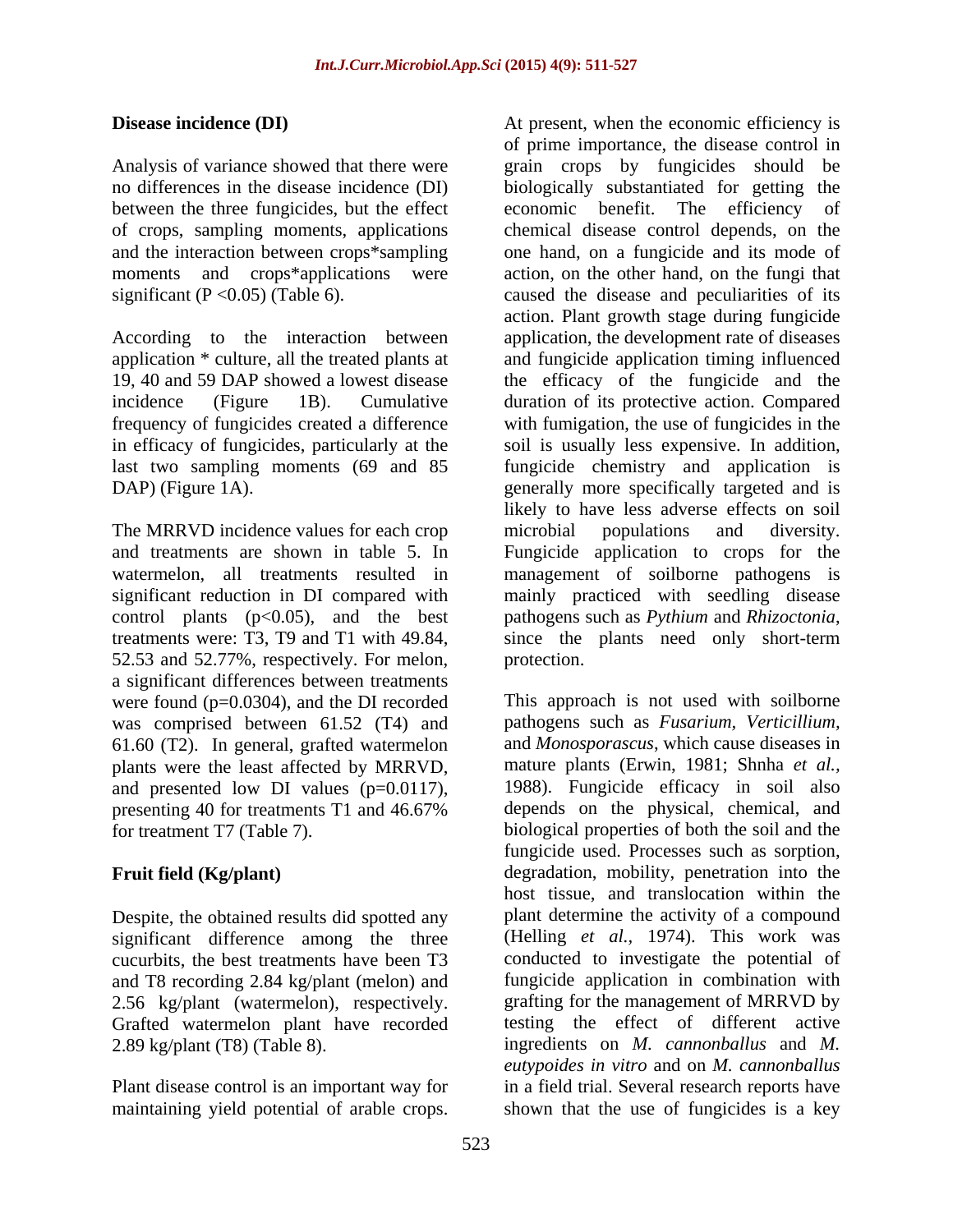measure to manage MRRVD of cucurbits (2010) have tested *in vitro* 12 fungicides and (Pivonia *et al.*, 2010). The sensitivity of *M*. Showed that eight of them have completely *eutypoides* and *M. cannonballus* towards all tested fungicides was quite varied. Our *cannonballus* mycelial growth in culture like results *in vitro* showed that Propiconazole + Fludioxonil and Azoxytrobin at 0.1 µg a.i Cyproconazole, Fludioxonil and ml<sup>-1</sup>. Cannonball (Fludioxonil) is a Tebuconazole were the most effective commercial fungicide registered by fungicides for the inhibition of mycelial Syngenta Crop Protection (2005) against *M.*  growth of both *M. cannonballus* and *M. eutypoides*; while, Azoxytrobin, Texas, as either treatment befor and during Chlorothalonil and Copper oxychloride were the growing season by applying through the less effective. Some fungicides tested had a drip irrigation system (Miller & Amador, similar and/or different results to those 2001). Also, Tebuconazole and reported by other research. Cohen *et al.* Carbendazim were effective at 1-10 µg a.i (1999) reported that Fluazinam, Kreoxim- ml-1 . However, our obtained results showed methyl, Pyraclostrosbim + Methiram, and that Azoxytrobin and Carbendazim were Propiconazole have completely inhibited the less effective in reduction of linear growth mycelial growth of *M. cannonballus* at low of both species of *Monosporascus* sp. Our concentrations. These authors reported that results also illustrate the huge variation in Carbendazim has decreased the mycelial fungicides sensitivity not only between growth with 95.7% at 10ppm and Iprodione species, but within species. Further research with 66.5%. Medeiros *et al.* (2006c) is needed to investigate this effect. At the indicated that chlorothalonil has reduced the subplots cultivated in melon, watermelon mycelial growth with 69% at 1ppm, unlike and grafted watermelon, all the three our results showing that this fungicide has fungicides applications (Super Alto, Maxim resulted a significant inhibition percentage and Horizon) have resulted in a significantly against *M. cannonballus* at 100ppm with 78.26 (MT68) to 80.23% (MT67) and for *M. eutypoides* with 19.34 (MT45) to 76.12 % recording 52.08 and 56.55%, respectively. (MT47) at 10 ppm and with 65.71 (MT54) Watermelon is the only crop which the to 67.23% (MT45) at 100ppm. Cohen *et al.* highest (66.21%) were recorded regardless (1999), Guimaraes *et al.* (2008) and all treatments. The diagnosis of the root Medeiros *et al.* (2006a; 2006b) in search of system at the end of the trial revealed the fungicides against *M. cannonballus* presence of perithecia on melon and concluded that Propiconazole had a potential watermelon roots recording the highest for use in control, taking order to inhibit frequencies. The highest fruit yield was mycelial growth *in vitro* of that pathogen, as recorded in subplots cultivated in grafted a percentage of 68%. The more efficient watermelon treated by Horizon at 19; 59 and active ingredient included Propiconazole, as 73DAP (C3) with 2.89 kg / plant. Generally, the mycelial growth was 100% inhibited in the lowest concentration, demonstrating the (Propiconazole + cyproconazole) at 40 and potential of this active ingredient to control 59 days after planting, and also at 40, 59 and *M. cannonballus*. In our study, 73 days after planting was the most effective Propiconazole+ Cyproconazole were highly effective; these results are in agreement with Helmy (2003) and Mostafa and Eltoony Medeiros *et al.* (2006c). Pivonia *et al.*

suppressed mycelia growth of *M.*  ml<sup>-1</sup>. Cannonball (Fludioxonil) is a . Cannonball (Fludioxonil) is a commercial fungicide registered by *cannonballus* in California, Arizona and 2001). Also, Tebuconazole and lower disease incidence compared to control. The best treatments are T2 and T8 in the field trial, application of Alto Super strategy to reduce the incidence of MRRVD. (2004) have reported an improving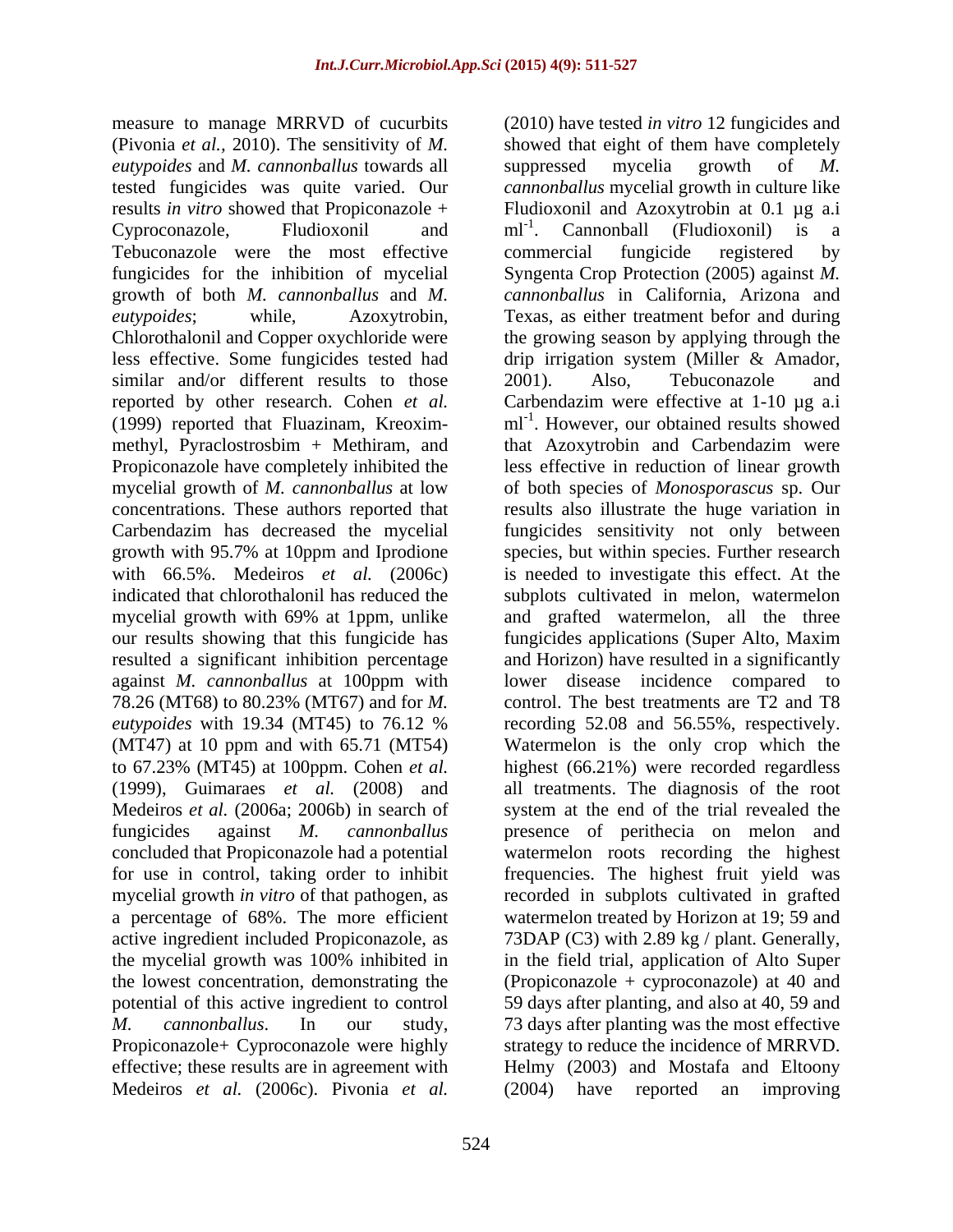efficiency in fruit yield after applying obtain significant disease control. fungicide in Egypt. The interaction between the application of fungicides and biofungicides showed a significant results were variable. Variation in control improvement on fruit characteristics may also result from differences in the level (Mennatoullah *et al.,* 2010). The progression of inoculum in the soil, growing conditions, of MRRVD was relatively attenuated in the three cucurbits treated versus controls. It is the season (Pivonia *et al.,* 2010). Alternation the consequence of improper installation of of fungicides during a season would enable the pathogen in roots showing the efficacy long-term use of this control measure, as it of chemical control combined with grafted might reduce the risks of development for plant against this disease. We can say that resistant pathogen biotypes and, or the the absorption of the three fungicides within development microbial populations in the the root tissues of the three cucurbits begins soil that possibly could accelerate to reduce the damage of the disease not to degradation of the fungicides (Pivonia *et al.,* mention that the plants treated by 2010). Application of fungicides to the soil submersion. While at the end of culture, is a possible solution, but application prior percentages of disease incidence and to planting (as soil disinfestation) is more isolation recorded were important, showing common and successful than application of a relatively low efficiency this can be fungicides during the growing season explained by the significant infiltration and (Cohen *et al.,* 1999; Cohen *et al.,* 2000), that evaporation of fungicide in soil. The was in concordance with our findings about application at 19; 40 and 59DAP (C2) of the three fungicides is the most effective *Monosporascus* spp. occurs at all stages of recording the reduced disease incidence with cucurbit growing season. Consequently, 35.08 (Alto Super), 36.55 (Horizon) and more emphasis should be placed on finding 37.9% (Maxim). Both Alto Super and Horizon have been effective against *M*. control agents for these pathogens. *cannonballus*. Pivonia *et al.* (2002; 2010) indicated that fungicide applications in a 3- management program that includes other week interval are needed for effective control measures, such as biological control of the disease during the short treatments should be evaluated for summer growing season, when disease effectivenessat reducing *Monosporascus*  progress is very rapid. Unlike preplanting *cannonballus* and *M. eutypoides* infection. soil fumigation, which aims to kill the fungal survival structures (ascospores) in the soil before planting, Pivonia *et al.* (2010) hypothesized that *Monosporascus* spp., Tebuconazol could effectively reduce the could be controlled during its biologically active stages. Ascospores of *Monosporascus* sp., might germinate and penetrate into related to resistance development. Resistant cucurbits roots throughout the season cultivars and grafting may also contribute to according to the environmental conditions the integrated pest management. Grafted and fungus-root interactions. The longer a plants used alone or combined with soil fungicide persists in the soil, the fewer treatment may be enough to reduce the number of applications would be needed to attack of *M. cannonballus*. Any agricultural

obtain significant disease control. Fungicides efficacy in suppression of sudden wilt was confirmed in the field, but may also result from differences in the level and temperature regimes that prevail during soil that possibly could accelerate efficient treatments in field. Infection with more effective chemical or control agents for these pathogens. Therefore, the use of an control measures, such as biological treatments should be evaluated for In addition, treatments based on three or four applications of conventional protective fungicides alone such as Fludioxonil or incidence of MRRVD. These treatments could be recommended in order to avoid risk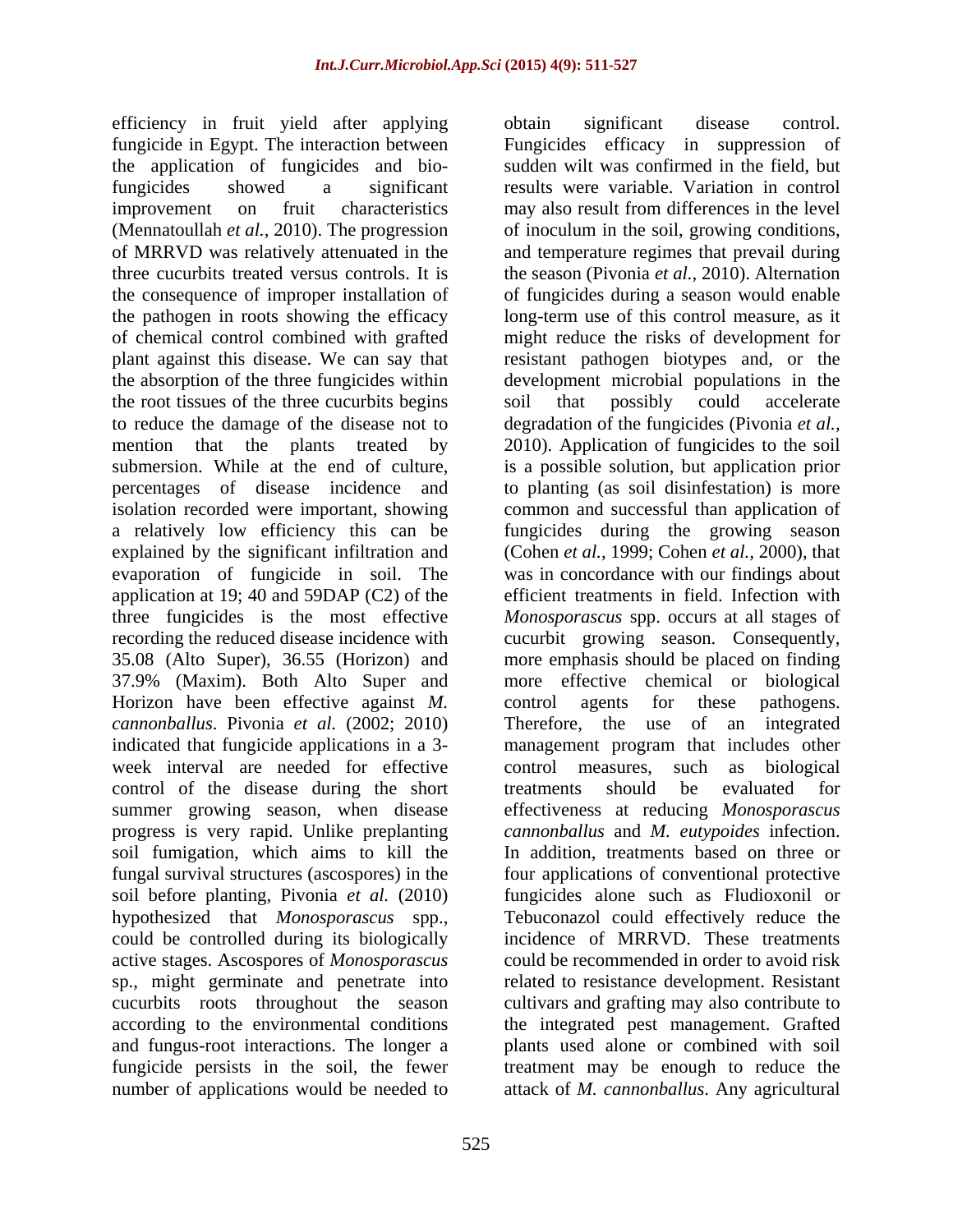practice improving the capacity of the plant in Tunisia, and evidence that M. to overcome the disease may be an important component of the integrated pest management. Some authors studying the Boughalleb, N., Ben Salem, I., Beltran, R., impact of the irrigation system on the decline caused by *M. cannonballus* have Campos, P., Garcia-Jimenez, J. and found that an irrigation system that Armengol, J. 2010. Occurrence of contribute to disease reduction without *Monosporascus cannonballus* in reducing the yield (Pivonia *et al.,* 2004). A suitable combination of control methods could lead to a better and wider range of pathogens with mastery and efficiency in the Cohen, R., Burger, J., Horev, C., Koren, A., long run concurrent to a reduction in pesticide use (Katan, 1996). This study aimed to ascertain the effectiveness of Israeli experience. *Plant Dis.,* 91: 916 fungicides in the control of *Monosporascus cannonballus* and *M. eutypoides* and Cohen, R., Pivonia, S., Burger, J., Edelstein, combined with grafting against MRRVD. Thus, it appears that the tested active integrated management of ingredients can be recommended at its lowest dose to control the disease. *Plant Dis.*, 84: 496–505. Considering that, until this moment there is Cohen, R., Pivonia, S., Crosby, K.M., no product registered in Tunisia for the watermelon and melon that has effectively biology and management of against *Monosporascus* sp. This information can be valuable to implement soil drenching programs considering the optimum number  $\text{Rev.}$ , 39: 77–120. of applications and fungicides selection in Cohen, R., Pivonia, S., Shtienberg, D., order to achieve both satisfactory control of the disease and reduced risk of resistance. I. 1999. The efficacy of fluazinam in

- Armengol, J., Alaniz, S., Vicent, A., Beltran, R., Abad-Campos, P., Perez-Sierra, A., Jimenez, J.G., Ben Salem, I., Souli, M., Boughalleb, N. 2011. Effect of dsRNA on growth rate and reproductive potential (Eds). As<br>of Monosparascus cannophallus Eunoal 563–594. of *Monosporascus cannonballus. Fungal*
- N., Michereff, S.J., Leon, M., Abad- Monosporascus root rot and vine decline

in Tunisia, and evidence that *M. cannonballus* and *M. eutypoides* are distinct species. *Plant Dis.*, 97: 737–743.

- Vicent, A., Perez-Sierra, A., Abad- Armengol, J. 2010. Occurrence *Monosporascus cannonballus* in watermelon fields in Tunisia and factors associated with ascospore density in soil. *J. Phytopathol.,* 158: 137–142.
- Edelstein, M. 2007. Introducing grafted cucurbits to modern agriculture. The 923.
- M., Gamliel, A., Katan, J. 2000. Toward integrated management of Monosporascus wilt of melons in Israel. *Plant Dis., 84: 496–505.*
- Martyn, R.D. 2012. Advances in the biology and management of monosporascus vine decline and wilt of melons and other cucurbits. *Horticultural Rev.*, 39: 77–120.
- **References** *cannonballus*, the causal agent of vine Edelstein, M., Raz, D., Gerstl, Z., Katan, J. 1999. The efficacy of fluazinam in suppression of *Monosporascus*  decline of melons. *Plant Dis.,* 83: 1137 1141.
	- Erwin, D. C. 1981. Chemical control. In: Fungal wilt diseases of plants. M.E. Mace, A.A. Bell, and C. H. Beckman, (Eds). Academic Press, New York. Pp. 563–594.
- *Biol.*, 115: 236–244. **Guimaraes, I.M., Sales, J.R., Silva, K.J.P.**, Ben Salem, I., Correia, K.C., Boughalleb, Michereff, S.J., Diego Rodriguez, S., N. Michereff S.J., Leon M. Abad. Nogueira, D.R.S. 2008. Efeito de Campos, P., Garcia-Jimenez, J., Fluazinam no controle *Monosporascus*  Armengol, J. 2013. *Monosporascus cannonballus*, Agente causal do declinio *eutypoides* as another cause of de ramas em meloeiro. Caatinga Michereff, S.J., Diego Rodriguez, S., Nogueira, D.R.S. 2008. Efeito de (Mossoró, Brasil). 21: 147–153.